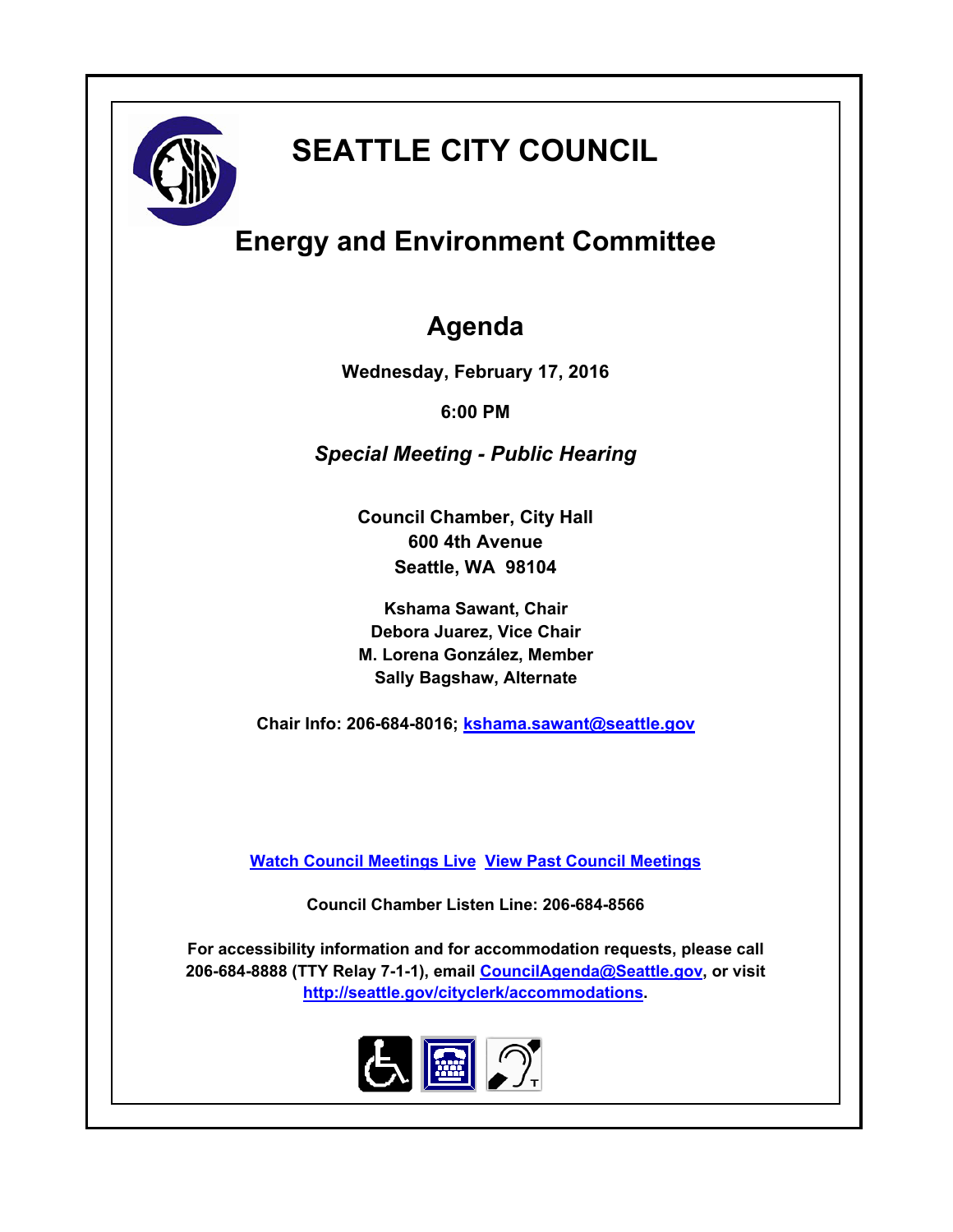## **SEATTLE CITY COUNCIL Energy and Environment Committee Agenda February 17, 2016 - 6:00 PM** *Special Meeting - Public Hearing*

#### **Meeting Location:**

Council Chamber, City Hall, 600 4th Avenue , Seattle, WA 98104

#### **Committee Website:**

http://www.seattle.gov/council/committees/Energy/

This meeting also constitutes a meeting of the Full Council, provided that the meeting shall be conducted as a committee meeting under the Council Rules and Procedures, and Council action shall be limited to committee business.

*Please Note: Times listed are estimated*

- **A. Call To Order**
- **B. Chair's Report**

**(5 minutes)**

**C. Public Comment**

**(8 minutes)**

#### **D. Items of Business**

**1.**

**Environmental Activism – A discussion with the "Delta 5" about their nonviolent civil disobedience protest blocking oil trains, the subsequent trial, and the crisis of climate change.**

**Briefing and Discussion** (20 minutes)

**Presenter:** Patrick Mazza, Liz Spoerri, Jackie Minchew, and Mike LaPointe, Delta 5 participants